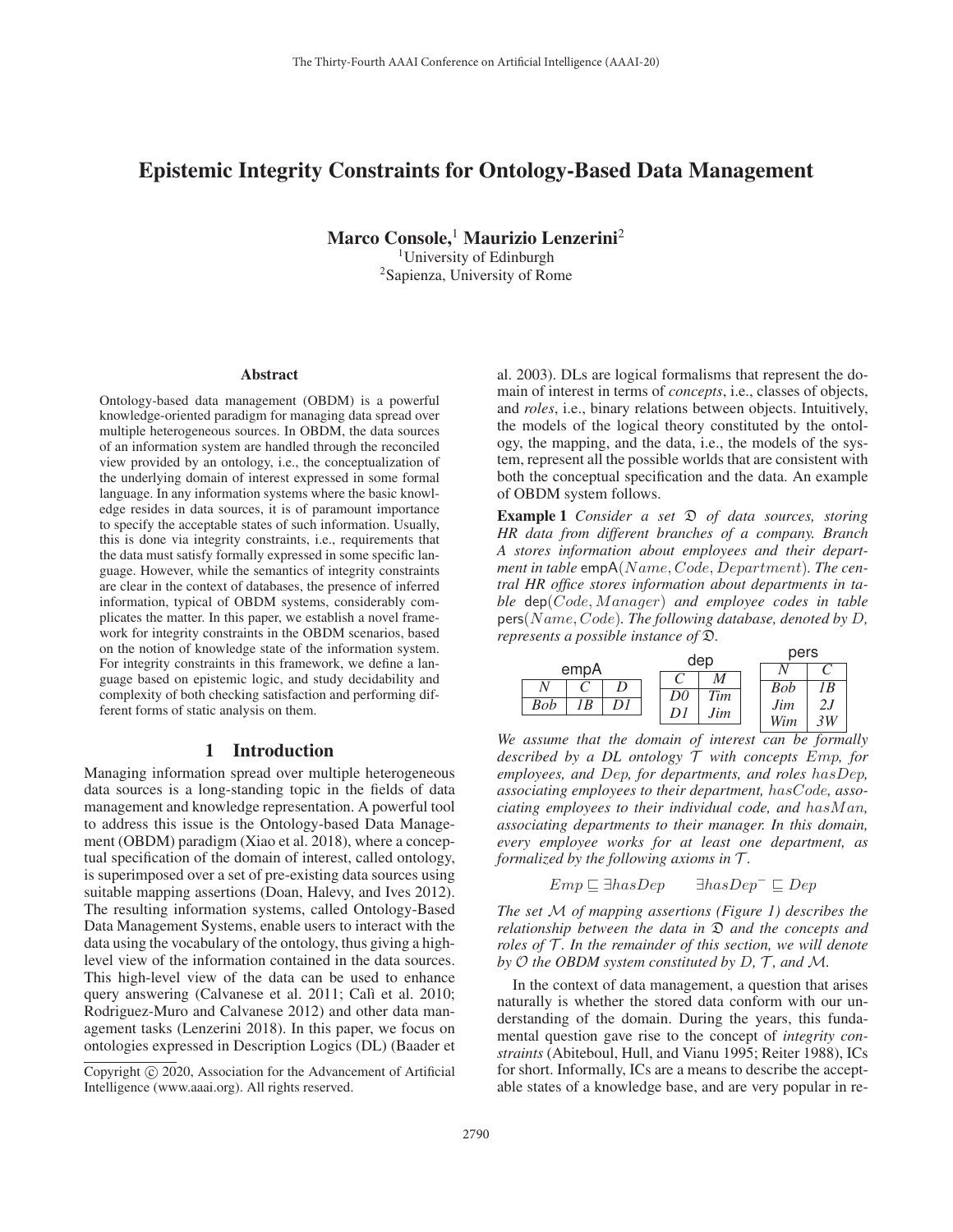$$
\forall x, y, z.empA(x, y, z) \rightarrow \begin{cases} Emp(x) \land \\ hasCode(x, y) \land \\ hasDep(x, z); \end{cases}
$$

$$
\forall x, y. dep(x, y) \rightarrow \begin{cases} Dep(x) \land \\ hasDep(x, z); \end{cases}
$$

$$
\forall x, y, z. pers(x, y) \rightarrow \begin{cases} Emp(y) \land \\ hasDep(y, x) \land \\ Emp(y) \end{cases}
$$

$$
\forall x, y, z. pers(x, y) \rightarrow \begin{cases} Emp(x) \land \\ hasCode(x, y) \end{cases}
$$

Figure 1: Mapping M for Example 1.

lational databases where, together with suitable mechanisms to enforce satisfaction, they are used to prevent meaningless states of the data. In this context, there is a general agreement on languages and semantics suitable for ICs, typically based on *data dependencies*, i.e., special first-order formulae to be evaluated as queries over the database.

Example 2 *Refer to Example 1, and assume that* dep *is the reference table for departments, meaning that every department must appear in* dep*. The following data dependency, also called foreign key constraint, captures this requirement:*

$$
\chi: \forall x, y, z. \text{ } empA(x, y, z) \rightarrow \exists w. dep(z, w)
$$

ICs have received attention also in the fields of DL knowledge bases and ontological reasoning (Donini et al. 1998; Motik, Horrocks, and Sattler 2009) and OBDM (Nikolaou et al. 2019), where, analogously to the case of databases, their goal is to define the acceptable states of an information system. However, databases are often based on the closed-world semantics. Therefore, checking satisfaction of constraints in a database D amounts to verifying whether the corresponding formaulae are true in the logical interpretation represented by D. In contrast, OBDM systems support both modelling of incomplete information and inferences on the data. This means that the semantics of an OBDM system comprise a set of possible logical models extending the world represented by the stored data. For this reason, defining the semantics of integrity constraints is much more challenging. Indeed, any mechanism that is able to validate the ICs in this context requires a way to control the subtle interplay between data, ontology axioms, mapping, and constraints. Unfortunately, controlling the way these elements interact is a task far from being straightforward, and the possible solutions are many. The consequence is that, after years of efforts, there is still no general agreement on what formalism for ICs should be used in ontological reasoning and OBDM. Despite the lack of a generally accepted formalism, however, the need of defining the acceptable states of an OBDM system is very natural as the following example shows.

Example 3 *After a detailed analysis, the scenario in Example 1 reveals that any acceptable state of the OBDM system* O *should conform to the following requirements:*

*1. Every employee has at most one code.*

### *2. Every employee works in at least one department.*

### *3. Every department has at least one manager.*

Requirements in Example 3 should not be confused with general statements about the way the world behaves, i.e., these are not ontological axioms. Consider, e.g., Requirement 1. In this scenario, an employee may have multiple codes, maybe relative to the different roles she covers. To allow this possibility, the ontology of  $\mathcal O$  has no axioms entailing that codes are unique for an employee. What we require with Requirement 1 is that, in the current state of the system, no employee has more than one code. Statements of this kind require some form of introspection, and hence they cannot be expressed using ontological axioms. To express these requirements, we need to use ICs. These observations bring us to the following conclusions: while ontological axioms shape the information contained in OBDM systems *apriori*, ICs should act *a-posteriori* on the system, aiming at validating its current state.

Depending on how its current state is defined, there are different techniques to check and validate the information an OBDM system contains. Two methods proposed during the years are the Entailment Semantics (ES), and the Minimal Herbrand Model Semantics (MHMS).

In the *Entailment Semantics* (Reiter 1982), each IC is treated simply as a boolean query, with the idea that it should be evaluated to true in every model of the system. This approach suffers from two main drawbacks. First, checking satisfaction of ICs under ES can very quickly become undecidable, depending on the form of ICs. Second, ES is too strict, and its behavior can become counterintuitive at times. For instance, by referring to Example 1, observe that, since the ontological axioms do not entail that codes are unique for the various employees, there exist models of  $\mathcal O$  in which the same employee has more than one code. In turn, this proves that, under ES,  $O$  violates Requirement 1 mentioned in Example 3. However, if we inspect the data sources, there is no evidence whatsoever that the requirement is violated, because for no employee in the system we have more than one code. Something analogous happens with Requirement 3. The case of Requirement 2 is different. Such requirement is satisfied under ES due to the ontological axioms, although we do not have any evidence in the data about the department where  $Wim$  works.

Intuitively, the above observations tell us that, under ES, the current state of the data plays a marginal role. On the one hand, violations that are not directly supported by the data in the sources may blame the information in the OBDM system, as in the case of Requirement 1 and 3. On the other hand, constraints may be validated by the ontology, although no data coming from the sources can be used for this purpose, as in the case of Requirement 2.

A possible approach to get closer to the information contained in the sources is to use some notion of minimal information. This is the idea of the *Minimal Herbrand Models Semantics*. Intuitively, the unique minimal Herbrand model H of an OBDM system  $\mathcal O$  is an interpretation of  $\mathcal O$  with the following property: for every existentially quantified conjunction of atomic formulae  $\phi$ ,  $\mathcal O$  entails  $\phi$  if and only if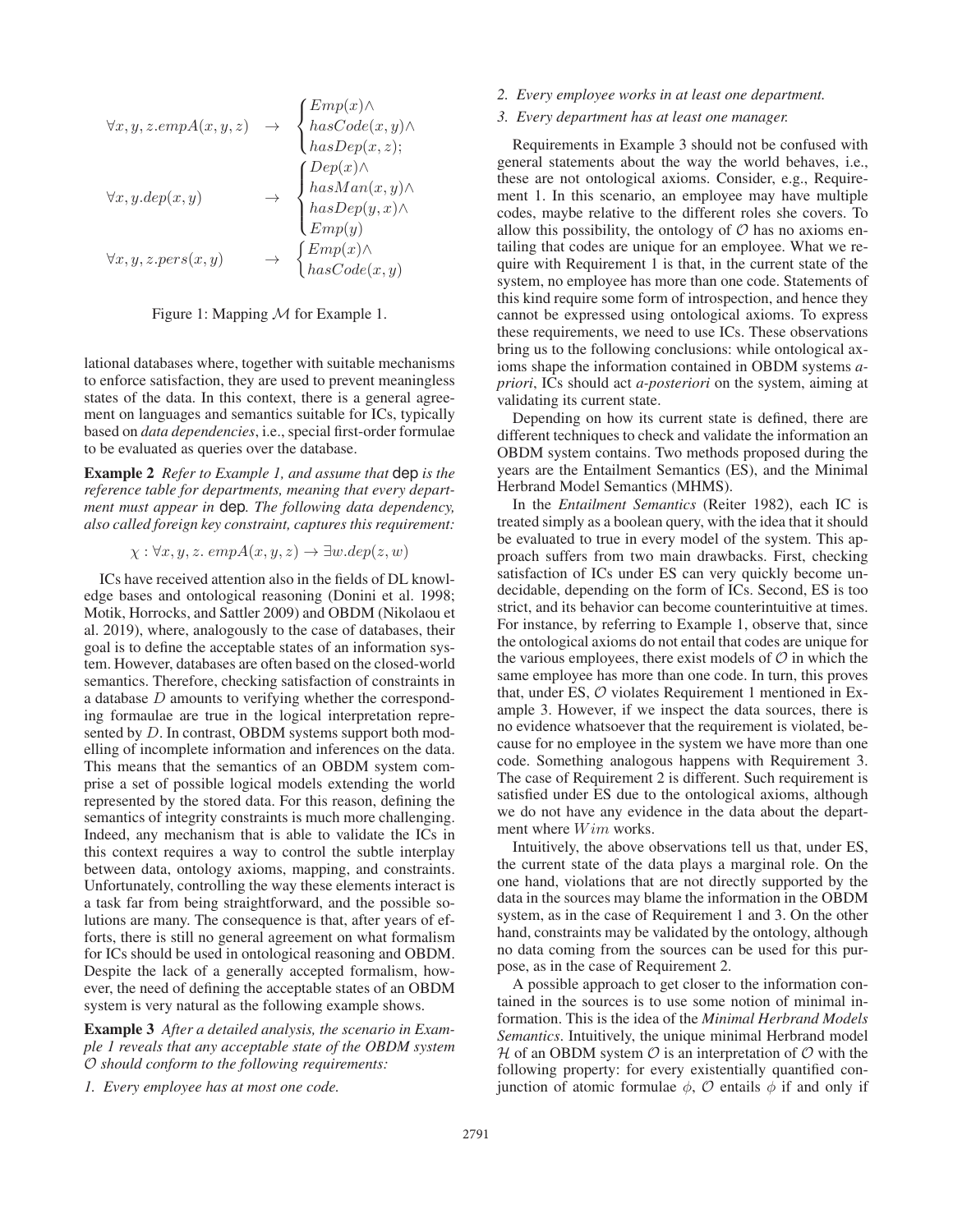$\phi$  is true in H. Under MHMS, an OBDM system satisfies an IC if and only if the minimal Herbrand model of the system does. This notion was first advocated for ontological reasoning in (Motik, Horrocks, and Sattler 2009) and recently extended to OBDM systems in (Nikolaou et al. 2019). Interestingly, checking satisfaction of constraints under MHMS is decidable in many relevant cases.

However, as the definition of MHMS heavily relies on the minimal Herbrand Model, the violation or satisfaction of an IC under MHMS is still only loosely related to the content of the data sources. In our running example, it is easy to see that the minimal Herbrand model  $\Im$  of  $\mathcal O$  validates Requirements 1 and 2. However, observe that, although  $\Im$  satisfies  $\exists x. hasDep(Wim, x)$ ,  $\Im$  does not satisfy  $\exists x, y.$ has $Dep(Wim, x) \wedge hasMan(x, y)$ . Therefore, O does not satisfy Requirement 3 under MHMS.

If the goal is to manage a set of data sources using an ontology, we argue that the violation or the satisfaction of an IC should be solidly grounded on the knowledge that the data in the sources allow the system to achieve. For this reason, we think that it is worth exploring a new semantics of ICs for OBDM systems, epistemic in nature. Under this semantics, ICs are validated by what the system is sure about, i.e., by what the system knows, rather than by the possible worlds described by the system, or by the minimal information contained in such worlds. We call this approach to ICs for OBDA systems *Knowledge Semantics* (KS). In our current example, the employees known by  $\mathcal{O}$  are  $Tim, Jim,$  $Wim$  and Bob. For each of them,  $O$  knows exactly one code and therefore, under KS, Requirement 1 is satisfied. In other words, KS reads Requirement 1 as follows: for each known employee, the system knows exactly one code. Similarly, Requirement 3 is satisfied under KS, since the departments known by  $\mathcal O$  are  $D1$  and  $D0$ , and the system knows the manager of each of them. With regard to Requirement 2, we consider two possible readings of the condition. The first reading is the one imposing that all known employees work in a department. If we consider such reading, it is easy to see that the system satisfies the condition under KS. In the second reading the condition states that for each known employee, the department she works for is known. In this case,  $O$  does not satisfy Requirement 2 under KS, because, for employee  $Wim$ , we know that a department exists but we do not know its exact identity.

The epistemic approach to ICs was first proposed by Reiter in the context of incomplete databases (Reiter 1992; 1988) and then applied to ontological reasoning in (Donini et al. 1998). Also, in (Calvanese et al. 2007) the authors presented several query languages enhanced by an epistemic operator and suggest the use of queries in these languages as integrity constraints for OBDM systems. In this paper, we investigate this epistemic approach to ICs further, we give a formal definition of what an OBDM system knows about the real world, and we develop a new formalism for ICs based on this notion. The epistemic nature of this language allows us to express ICs that cannot be expressed in other formalisms and distinguish between different readings of the integrity constraints, such as the ones mentioned in the example above. For ICs expressed in this formalism, we

study the computational complexity of both checking satisfaction and performing different tasks of static analysis on  $IC<sub>s</sub>$ 

Before concluding this section, we want to stress out that our attempt is not to define the single right way to express integrity constraints in OBDM systems. Defining the acceptable states of information systems is a widespread necessity and the possible different scenarios are many. However, we observe that, if satisfied, ICs under KS do not alter the semantics of OBDM systems. For this reason, we believe that our formalism can be used either as it is or as a powerful complement to other forms of constraints.

The remainder of this paper is organized as follows. Section 2 contains preliminary definitions used throughout the paper. Section 3 introduces our framework for ICs in OBDM systems. Section 4 presents computational complexity results relative to this framework. Section 6 concludes the paper.

### 2 Preliminary Definitions

In this section, we briefly review the concepts used in the technical development of this paper. In what follows, we assume basic familiarity with the standard notions of computational complexity and first-order logic and refer the reader to (Arora and Barak 2009) for a detailed account.

Databases. We assume relational databases over a countably infinite set of constants  $\Delta$  and refer to (Abiteboul, Hull, and Vianu 1995) for a detailed account on the topic. A database schema S is a pair  $\langle \Sigma_{\mathcal{S}}, \mathcal{C}_{\mathcal{S}} \rangle$  where  $\Sigma_{\mathcal{S}}$  is a relational signature, and  $C_S$  is a set of integrity constraints. A  $\Sigma_{\mathcal{S}}$ -database D is a relational structure in the signature  $\Sigma_{\mathcal{S}}$ ; D is also consistent with S (alternatively S-database) if it satisfies all the constraints in  $\mathcal{C}_{\mathcal{S}}$ , written  $D \models \mathcal{C}_{\mathcal{S}}$ . In general, integrity constraints take the form of sentences in some well-behaved fragment of first-order logic (FOL). A popular such fragment is Data Dependencies, i.e., formulae  $\forall \bar{x}\phi(\bar{x}) \rightarrow \exists \bar{y}\psi(\bar{x}, \bar{y})$ , where  $\phi$  and  $\psi$  are conjunctions of relational and equality atoms. In this paper, we focus on the following widely accepted classes of Data Dependencies: tuple-generating dependencies (tgds), equality-generating dependencies (egds), and denial constraints (dens). In tgds  $\psi$  is a conjunction of only positive relational atoms; in egds  $\psi$  is a conjunction of equality atoms; in dens  $\psi$  is the symbol False  $(\perp)$ . Unfortunately, the unrestricted interaction between tgds, egds, and dens leads easily to the undecidability of many fundamental decision problems. To ensure decidability, sets of tgds, egds, and dens are usually subject to some syntactic requirement. A widely-accepted requirement, common in data exchange and integration as well as in data management, is weak-acyclicity (Fagin et al. 2005). For sets of weak-acyclic tgds, egds, and dens, many reasoning tasks are decidable due to the termination of the *chase* algorithm (Onet 2013).

Besides checking the satisfaction of integrity constraints, a fundamental task to perform with databases is *Query Answering*. Given a database D and a query  $q(\bar{x})$ , i.e., a firstorder formula with free variables  $\bar{x}$ , Query Answering asks for the set  $ans(q, D)$  of tuples of constants  $\bar{c}$  such that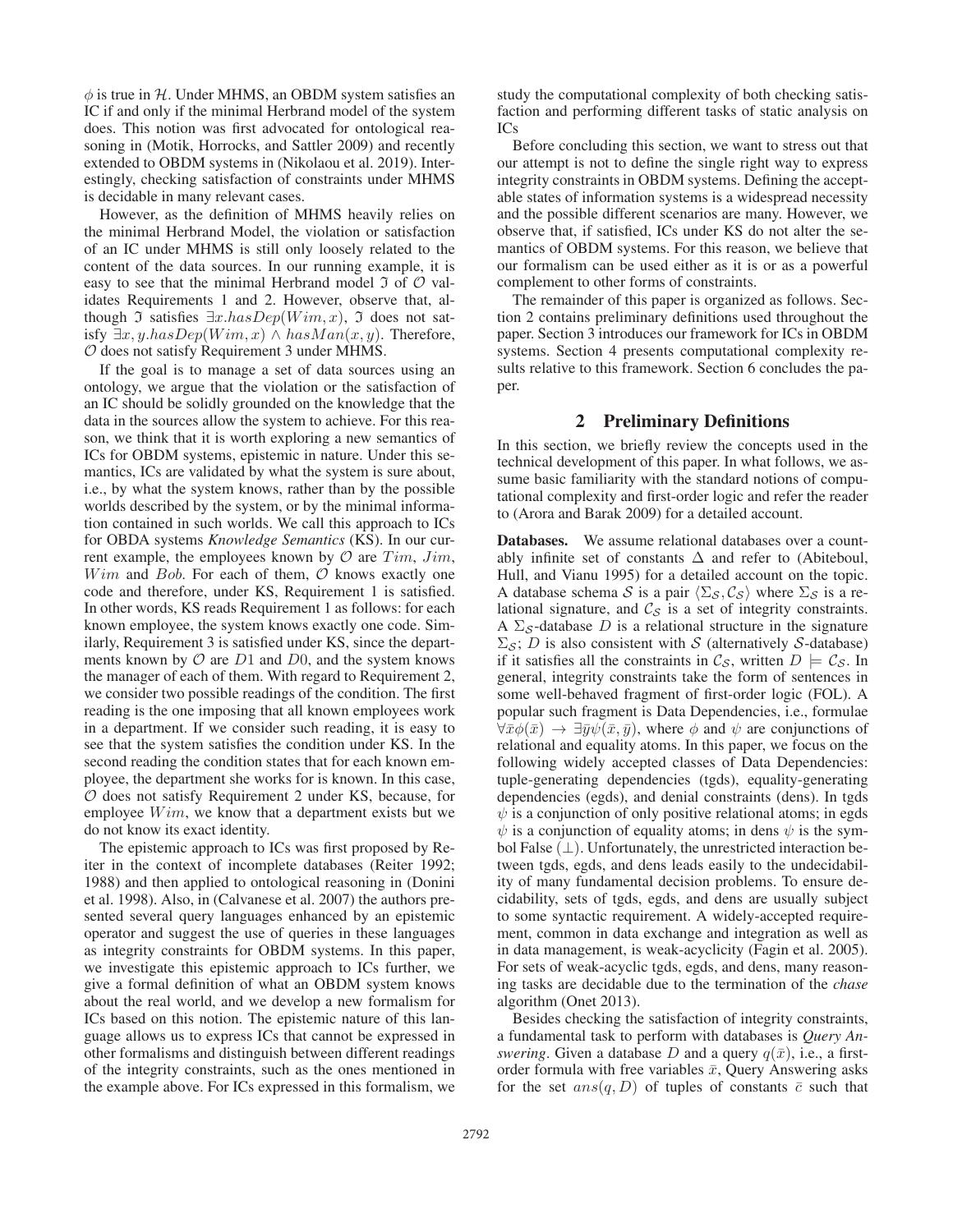D satisfies the formula  $q(\bar{c})$ . Important classes of queries are Conjunctive Queries (CQs), i.e., existentially quantified conjunctions of relational atoms, and Union of Conjunctive Queries, i.e., disjunctions of CQs sharing the same tuple of free variables. Computing  $ans(q, D)$  for  $q \in UCQ$  can be done in NP, and in  $AC^0$  if we fix the query q. When dealing with queries, a fundamental question is whether a query  $q$ is contained in a query  $q'$  under a database schema  $S$ , i.e., whether  $ans(q, D)$  is contained in  $ans(q', D)$  for every Sdatabase D. In the literature, this problem is called Query Containment Under Constraints. If S contains only weaklyacyclic tgds, egds, and dens, checking whether an UCQ  $q$  is contained in an UCQ  $q'$  under S is  $2EXPTIME$ -complete (Calì, Gottlob, and Pieris 2010).

Description Logics Ontologies. An ontology is a conceptualization of a domain of interest expressed in terms of a formal language. Hereafter, we assume ontologies expressed in Description Logics (DLs). A DL knowledge base is a pair  $\langle \mathcal{T}, \mathcal{A} \rangle$  where the TBox  $\mathcal{T}$  is the ontology, i.e., a set of axioms specifying universal properties of the concepts and the roles that are relevant in the domain, and the ABox A contains logical assertions (called ABox assertions) specifying the instances of concepts and roles. In this paper, we focus on ontologies expressed in  $DL\text{-}Like_A$ , a member of the DL-Lite family of DLs. In what follows, we give only a brief account on  $DL\text{-}Like_{\mathcal{A}}$  and refer the reader to (Poggi et al. 2008) for a thorough introduction. The syntax of concept, roles and attributes *expressions* in  $DL\text{-}Lie_A$  is specified by the following grammar, where  $A, P, U$  are atomic concepts, roles, and attributes, respectively, and  $T_1, \ldots, T_n$ are unbounded pairwise disjoint predefined value-domains, interpreted over  $val(T_1), \ldots, val(T_n)$ .

$$
\begin{array}{ccc}\nB \longrightarrow A & \exists Q & \delta(U) \\
C \longrightarrow B & \neg B \\
Q \longrightarrow P & P \\
R \longrightarrow Q & \neg Q\n\end{array}\n\qquad\n\begin{array}{ccc}\nE \longrightarrow \rho(U) \\
F \longrightarrow T_1 & \cdots & T_n \\
V \longrightarrow U & \neg U\n\end{array}
$$

A  $DL\text{-}Lie_{\mathcal{A}}$  TBox  $\mathcal T$  is constituted by axioms of the form  $B \subseteq C$ ,  $Q \subseteq R$ ,  $U \subseteq V$ ,  $E \subseteq F$ , called inclusion assertions, and axioms of the form (funct  $Q$ ), (funct  $U$ ), called functionality assertions. In  $DL\text{-}Like_A$  TBoxes, we further require that roles and attributes occurring in functionality assertions cannot be specialized, i.e., they cannot occur in the right-hand side of positive inclusions.

Given a first-order interpretation  $\mathcal I$  with domain  $\Delta$ , assume  $A^{\mathcal{I}} \subseteq \Delta$ ,  $P^{\mathcal{I}} \subseteq \Delta \times \Delta$ , and  $U^{\mathcal{I}} \subseteq \Delta \times val(T_1) \cup$  $\ldots \cup val(T_n)$ . We define  $\{P^-\}^{\mathcal{I}} = \{\langle b, a \rangle \mid \langle a, b \rangle \in P^{\mathcal{I}}\};$  $\neg B^{\perp}$ , resp.  $\neg Q^{\perp}$  and  $\neg U^{\perp}$ , as the complement of  $B^{\perp}$ , resp.  $Q^{\mathcal{I}}$  and  $U^{\mathcal{I}}$ ;  $\exists Q^{\mathcal{I}} = \{a \mid \exists b.\langle a,b \rangle \in Q^{\mathcal{I}}\}, \delta(U)^{\mathcal{I}} =$  ${a \mid \exists b.\langle a, s \rangle \in U^{\mathcal{I}}}$ , and  $\rho(U)^{\mathcal{I}} = {s \mid \exists a.\langle a, s \rangle \in Q^{\mathcal{I}}}$ .

A first-order interpretation  $\mathcal I$  satisfies an ABox assertion  $A(a)$ , respectively  $\overrightarrow{R}(a, b)$ , if  $a^{\mathcal{I}} \in A^{\mathcal{I}}$ , resp.,  $\langle a^{\mathcal{I}}, b^{\mathcal{I}} \rangle \in$  $A^{\mathcal{I}}$ . *T* satisfies  $B \subseteq C$ , (respectively  $Q \subseteq R$ ,  $U \subseteq V$ ,  $E \subseteq F$ ), if  $B^{\mathcal{I}} \subseteq A^{\mathcal{I}}$  (resp.,  $Q^{\mathcal{I}} \subseteq R^{\mathcal{I}}$ ,  $U^{\mathcal{I}} \subseteq V^{\mathcal{I}}$ ,  $E^{\mathcal{I}} \subseteq$  $F<sup>\mathcal{I}</sup>$ ). We say that a first-order interpretation  $\mathcal{I}$  is a model of  $\langle \mathcal{T}, \mathcal{A} \rangle$  if  $\mathcal{I}$  satisfies the axioms in  $\mathcal{T}$  and the assertions in  $\mathcal{A}$ and denote the set of models of  $\langle \mathcal{T}, \mathcal{A} \rangle$  by  $Mod(\langle \mathcal{T}, \mathcal{A} \rangle)$ .

Ontology-Based Data Management. An OBDM specification B is a triple  $\langle \mathcal{T}, \mathcal{M}, \Sigma \rangle$  where T is a description logic ontology,  $\Sigma$  is a relational signature, and M is a set of mapping assertions from  $\Sigma$  to  $\mathcal T$ , i.e., FOL sentences of the form  $\forall \bar{x}.\phi(\bar{x}) \rightarrow \exists \bar{y}.\psi(\bar{x}, \bar{y})$ , where  $\phi$  and  $\psi$  are firstorder formulae on  $\Sigma$  and on the alphabet of  $\mathcal T$ , respectively. In this paper, we focus on two classes of OBDM specifications: *lightweight* and *trivial*. In a lightweight OBDM specification,  $T$  is a  $DL\text{-}Lite_A$  TBox and  $\mathcal M$  is a set of conjunctive GAV mapping assertions, i.e., formulae of the form  $\forall \bar{x}.\phi(\bar{x}) \rightarrow \psi(\bar{x})$ , where both  $\phi$  and  $\psi$  are conjunctions of atoms (Lenzerini 2002). In trivial OBDM specifications,  $\mathcal T$ is an ontology on alphabet  $\Sigma$  and empty set of axioms, and  $M$  is the identity mapping. Clearly, trivial specifications are also lightweight.

Given an OBDM specification  $\mathcal{B} = \langle \mathcal{T}, \mathcal{M}, \Sigma \rangle$  and a  $\Sigma$ database D, the pair  $\mathcal{O} = \langle \mathcal{B}, D \rangle$  is called *OBDM system*. Semantics of  $O$  are defined as follows: a first-order interpretation  $\mathcal I$  is a model for the OBDM system  $\mathcal O$  if  $\mathcal I$  is a model for  $\mathcal{T}$ , and the pair  $\langle D, \mathcal{I} \rangle$  satisfies the mapping M. As customary, constants from  $D$  are assumed to satisfy the Unique Name Assumption, i.e., each constant is equal only to itself. The set of models of an OBDM system  $O$  will be denoted by  $Mod(\mathcal{O})$ ; if  $Mod(\mathcal{O}) \neq \emptyset$  we will say that  $\mathcal O$  is satisfiable, unsatisfiable otherwise. If  $\mathcal B$  is lightweight, we call  $\mathcal{O} = \langle \mathcal{B}, D \rangle$  lightweight OBDM system. For every lightweight OBDM system  $O$ , there exists a first-order sentence  $\pi(\mathcal{O})$  such that  $\mathcal{I} \in Mod(\mathcal{O})$  if and only if  $\mathcal{I}$  is a model for  $\pi(\mathcal{O})$  (Poggi et al. 2008).

In the context of OBDM systems, two fundamental reasoning tasks are Satisfiability and Query Answering. *Satisfiability* is the problem of checking whether  $Mod(\mathcal{O}) \neq \emptyset$ , for input OBDM system  $\mathcal{O}$ . If  $\mathcal{B}$  is lightweight, there exists a UCQ with inequalities  $v_B$ , called violation query for  $\beta$ , such that  $\mathcal O$  is satisfiable if and only if  $ans(v_B, D) = \emptyset$ . The query  $v_B$  can be computed in time polynomial w.r.t.  $\beta$ , so the problem of checking whether  $\mathcal O$  is satisfiable is in  $NP$ , and in  $AC^0$  if B is fixed. Given an OBDM system  $\mathcal{O} = \langle \mathcal{B}, D \rangle$ and a conjunctive query  $q(\bar{x})$ , *Query Answering* asks for the set  $cert(q, O)$  of tuples of constants  $\overline{c}$  such that the sentence  $q(\bar{c})$  is true in every model of  $O$ . If  $\beta$  is lightweight, for every  $q \in U CQ$  there exists a UCQ  $Rew(q, \mathcal{B})$  such that  $\overline{c} \in cert(q,\mathcal{O})$  if and only if  $\overline{c} \in ans(Rew(q,\mathcal{B}),D)$ . In general, Query Answering is NP-Complete, and it can be solved in  $AC^0$  if we fix the query and the specification.

**Epistemic Logics.** In what follows, we use the logic  $OL$ defined in (Lakemeyer and Levesque 2012). Formulae in  $\mathcal{OL}$  are defined as follows: atomic formulae and the symbol  $\perp$  are in OL, if  $\phi$  and  $\psi$  are in OL so are  $\phi \wedge \psi$ ,  $\phi \vee \psi$ ,  $\neg \phi$ ,  $\exists x.\phi(x), \forall x.\phi(x), \mathbf{K}(\phi)$ , and  $\mathbf{O}(\phi)$ . A formula  $\phi \in \mathcal{OL}$  is *objective* if no occurrence of **K** and **O** appears in  $\phi$ . To interpret formulae in  $OL$ , we use epistemic interpretations over a domain  $\Delta$ . An epistemic interpretation is a pair  $\langle W, w \rangle$ where  $W$  is a set of first-order interpretations with domain  $\Delta$  and w is an interpretation in W. Let  $\phi$  be a formula in  $\mathcal{OL}$  and let  $\mathfrak{E} = \langle W, w \rangle$  be an epistemic interpretation,  $\mathfrak{E}$ satisfies  $\phi$ , written  $\mathfrak{E} \models \phi$ , if the following conditions hold. •  $\phi$  is an atomic formula and  $w \models \phi$ .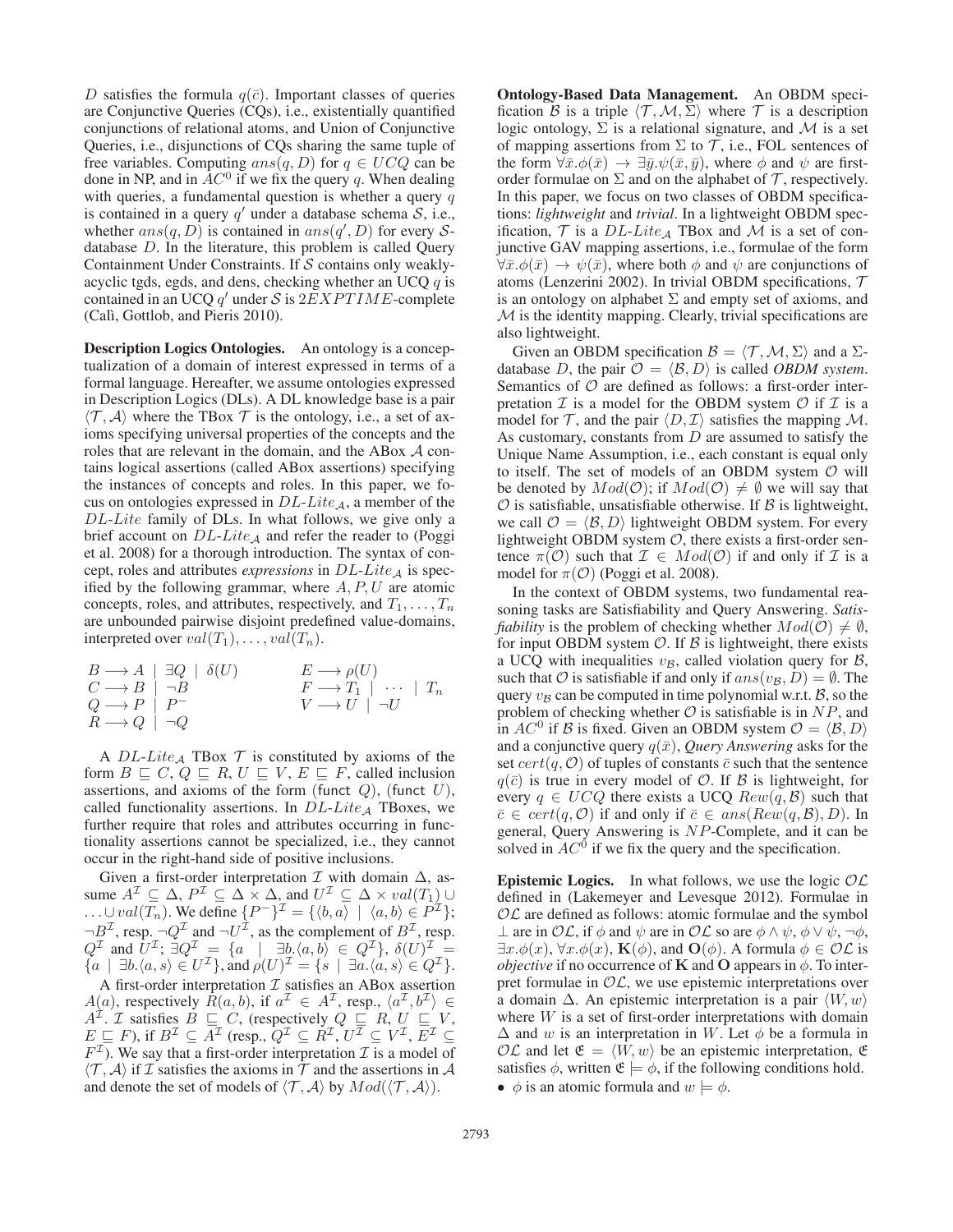- $\phi = \neg \phi'$  and  $\mathfrak{E} \not\models \phi'$
- $\phi = \phi' \wedge \phi''$  and both  $\mathfrak{E} \models \phi'$  and  $\mathfrak{E}, w \models \phi''$  hold.
- $\phi = \exists x . \phi'(x)$  and  $\mathfrak{E} \models \phi'(c)$ , for some  $c \in (\Delta)$ .
- $\phi = \mathbf{K}(\phi')$ , and  $w' \in W \Longrightarrow \langle W, w' \rangle \models \phi'$ .
- $\phi = \mathbf{O}(\phi')$ , and  $w' \in W \Longleftrightarrow \langle W, w' \rangle \models \phi'$ .

Semantics of  $\bot$ ,  $\lor$ ,  $\rightarrow$ , and  $\forall$  are assumed as customary.

### 3 Knowledge States and Integrity **Constraints**

As we argued in the introduction, a promising approach to ICs in the OBDM paradigm relates the acceptable states of an information system to its current knowledge state. To formalize this intuition, we first need to formally define the state of knowledge of an OBDM system. In our framework, this is done by means of the logic  $\mathcal{OL}$ .

Definition 1 *An epistemic interpretation* E *is an epistemic state of an OBDM system*  $\mathcal{O}$  *if*  $\mathfrak{E} \models \mathbf{O}(\pi(\mathcal{O}))$ *.* 

The set of epistemic states of an OBDM system  $\mathcal O$  will be denoted by  $\mathcal{E}(\mathcal{O})$ . Intuitively, in every epistemic state  $\langle W, w \rangle$  of  $\mathcal{O}$ , the set W represents what  $\mathcal{O}$  knows about the world while  $w$  represents what  $O$  believes to be true. To define our formalism for integrity constraints we focus on the former and observe that, while the epistemic states of  $\mathcal{O}$  may be infinitely many, the knowledge of  $\mathcal O$  is uniquely defined, as the following proposition shows.

Proposition 1 *If* O *is a lightweight OBDM system, every pair*  $\langle W, w \rangle$ ,  $\langle W', w' \rangle \in \mathcal{E}(\mathcal{O})$  *is such that*  $W = W'.$ 

Proposition 1 is not the only interesting characteristic of knowledge states and, in fact, they capture many of the intuitions discussed in the introduction. To prove this statement, we need to establish a proper framework for ICs in OBDM systems. To this end, we start by augmenting OBDM specifications by a set of  $\mathcal{OL}$  formulae that will be interpreted as integrity constraints.

**Definition 2** An OBDM specification with constraints  $B<sub>C</sub>$  is *a tuple*  $\langle \mathcal{T}, \mathcal{M}, \Sigma, \mathcal{C} \rangle$  *where*  $\mathcal{B} = \langle \mathcal{T}, \mathcal{M}, \Sigma \rangle$  *is an OBDM specification and* C *is a set of* OL *sentences.*

In what follows, given an OBDM specification with constraints  $\mathcal{B}_{\mathcal{C}}$ , we denote by  $\mathcal B$  the underlying OBDM specification (without constraints). Similarly to the standard case, OBDM systems with constraints are pairs  $\langle \mathcal{B}_{\mathcal{C}}, D \rangle$  where D is a database and  $\mathcal{B}_{\mathcal{C}}$  is an OBDM specification with constraints. In the following definition, we formalize what it means for  $\langle \mathcal{B}_{\mathcal{C}}, D \rangle$  to satisfy the set of constraints C.

**Definition 3** An OBDM system with constraints  $\langle \mathcal{B}_{\mathcal{C}}, D \rangle$ *satisfies*  $\chi \in \mathcal{OL}$  *if*  $\mathfrak{E} \models \chi$ *, for every*  $\mathfrak{E} \in \mathcal{E}(\langle \mathcal{B}, D \rangle)$ *.* 

If O satisfies every  $\chi \in \mathcal{C}$ , we will say that O satisfies its constraints. With this notion in place, we are ready to define semantics for OBDM systems with constraints. As informally discussed in the introduction, these semantics are shaped by the ontology and the data and validated by the integrity constraints.

**Definition 4** *Let*  $\mathcal{O} = \langle \mathcal{B}_{\mathcal{C}}, D \rangle$ *. The set*  $Mod(\mathcal{O})$  *is equal to*  $Mod(\langle \mathcal{B}, D \rangle)$  *if*  $\mathcal O$  *satisfies*  $\mathcal C$ *,*  $Mod(\mathcal O) = \emptyset$  *otherwise.* 

If  $Mod(\mathcal{O}) \neq \emptyset$ , we say that  $\mathcal O$  is satisfiable, unsatisfiable otherwise. Definition 4 ensures that the semantics of satisfiable systems are unaltered by the constraints.

With this notion of semantics in place, we can focus on the definition of a fragment of  $\mathcal{OL}$  suited to express ICs. From a computational standpoint, the use of a restricted fragment of  $\mathcal{OL}$  is necessary, as the following proposition shows.

Proposition 2 *Let* B *be a trivial OBDM specification and let* C *be a set of* OL *formulae. It is undecidable to check whether a system*  $\langle \mathcal{B}_{\mathcal{C}}, D \rangle$  *is satisfiable.* 

To prove the claim, observe that if  $C$  contains an objective formula  $\phi$ , then  $\mathcal O$  is satisfiable if and only if  $\phi$  is true in every model of  $O$ . Reduction from Validity follows straightforwardly. Undecidability, however, is not the only reason why only specific fragments of  $\mathcal{OL}$  are suitable as ICs. Consider, e.g., Proposition 2. In the informal proof given, we can see how the use of an objective sentence  $\phi$  as integrity constraint for a system  $\mathcal O$  is equivalent to requiring that  $\phi$  is entailed by  $\mathcal O$ . In turn, this corresponds to assuming for  $\phi$  the Entailment Semantics. With the goal of having a language that is computationally well-behaved and soundly grounded on the intuitions presented in the introduction, we now present Epistemic Dependencies (EDs).

Definition 5 *An epistemic dependency is an* OL *formula*

$$
\forall \bar{x}. \mathbf{K}(\exists \bar{z}. \bigwedge_i \phi_i(\bar{x}, \bar{z})) \rightarrow \exists \bar{y}. \mathbf{K}(\exists \bar{w}. \psi(\bar{x}, \bar{y}, \bar{w}))
$$

*where*  $\bar{x}, \bar{y}, \bar{z}$  *are disjoint tuples of variables, each*  $\phi_i$  *is a relational atom, and*  $\psi$  *is either:* 

- *a conjunction of relational atoms, or*
- *a conjunction of equality atoms over*  $\bar{x}$ *, or*
- *the symbol* ⊥*.*

While EDs may not be the only fragment of  $\mathcal{OL}$  that can express suitable ICs, we observe that they satisfy many of our desiderata. In the following example, we show how the Knowledge Semantics of all the requirements in Example 3 can be faithfully translated into epistemic dependencies.

Example 4 *The following EDs capture Requirement* 1 − 3 *in Example 3 under Knowledge Semantics.*

- 1.  $\forall x, y, y'.\mathbf{K}(hasCode(x, y) \land hasCode(x, y')) \rightarrow y=y';$
- 2.  $\forall x. \mathbf{K}(Emp(x)) \rightarrow \exists y. \mathbf{K}(hasDep(x, y))$ ;
- 3.  $\forall x. \mathbf{K}(Dep(x)) \rightarrow \exists y. \mathbf{K}(hasMan(x,y)).$

*Consider now ED* 1 − 3 *in the OBDM system* O *defined in Example 1. For each*  $\mathfrak{E} \in \mathcal{E}(\mathcal{O})$ *, we have:* 

- *1.*  $\mathfrak{E} \models \mathbf{K}(hasCode(x, y))$  *if and only if*  $x = Bob$  *and*  $y = 1B$ *, or*  $x = Jim$  *and*  $y = 2J$ *, or*  $x = Wim$  *and*  $y = 3W$ *. Hence, O satisfies ED* 1.
- 2.  $\mathfrak{E} \models \mathbf{K}(Emp(Wim))$  *but*  $\mathfrak{E} \not\models \mathbf{K}(hasDep(Wim, c))$ *for any constant* c*. Hence,* O *does not satisfy ED* 2*.*
- *3.*  $\mathfrak{E} \models \mathbf{K}(Dep(x))$  *if and only if*  $x = D0$  *or*  $x = D1$ *, and*  $\mathfrak{E} \models \mathbf{K}(hasMan(x, y))$  *if*  $x = D0$  *and*  $y = Tim$ , *or*  $x = D1$  *and*  $y = Jim$ *. Hence,*  $\mathcal{O}$  *satisfies ED 3.*

Example 4, shows how the violation or satisfaction of an epistemic dependency is really grounded on the data contained in the sources. Consider, e.g., ED 2. While the OBDM system  $O$  entails the axiom  $Emp \subseteq \exists hasDep, O$  violates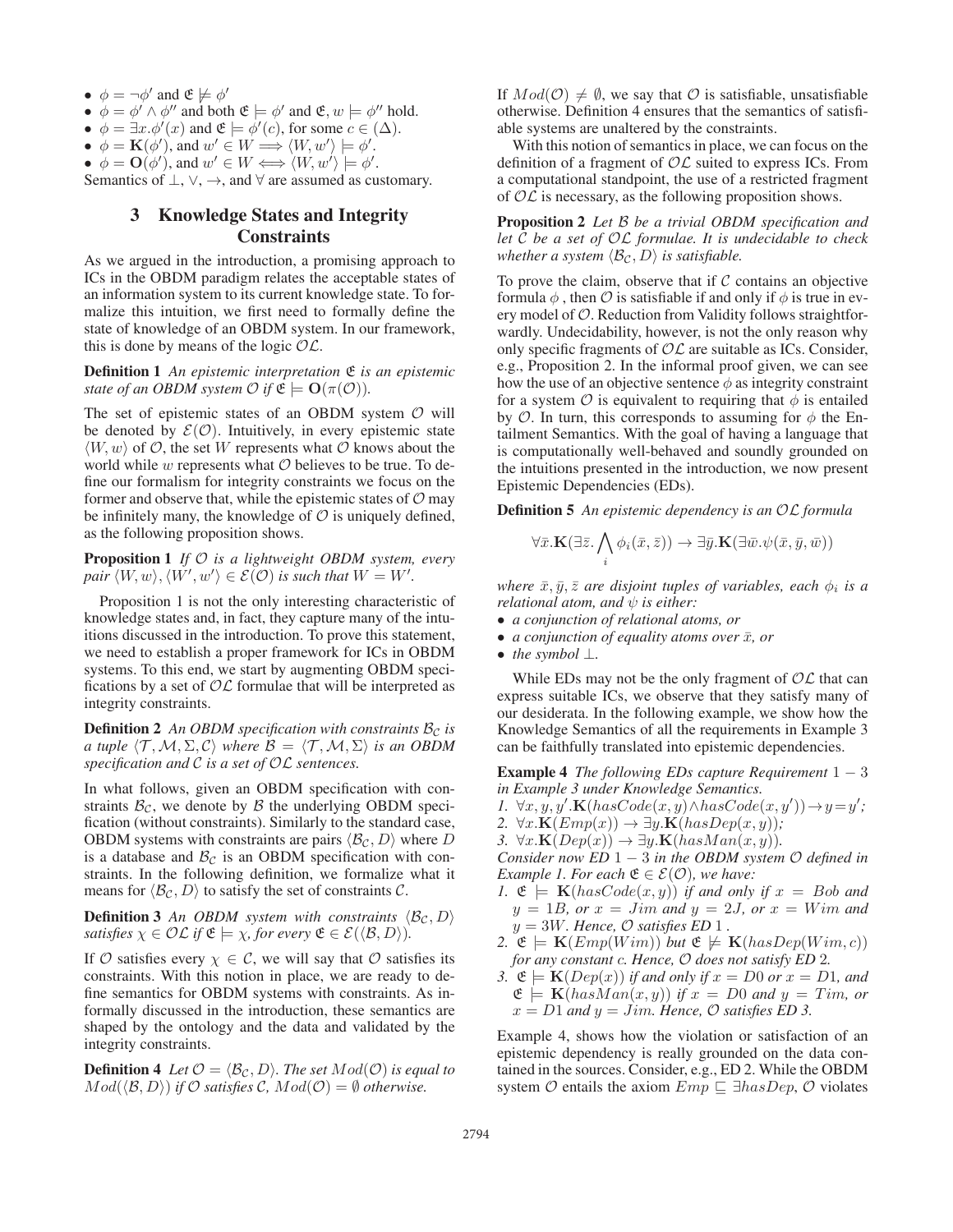ED 2 due to employee  $Wim$ . In turn, while  $O$  does not entail that employee codes are unique,  $O$  satisfies ED 1. This is due to the fact that, in the data sources, every employee has a unique code.

In the reminder of this section, we discuss standard reasoning tasks in the context of OBDM specifications and systems with constraints. The first of these tasks is *checking satisfiability*, i.e., given an OBDM system with constraints  $O$ , check whether  $Mod(\mathcal{O}) \neq \emptyset$ . From Definition 4, it follows that checking whether  $\langle \mathcal{B}_{\mathcal{C}}, D \rangle$  is satisfiable can be done in two steps: first, check whether  $\langle B, D \rangle$  alone is satisfiable, second, check whether  $\langle \mathcal{B}_{\mathcal{C}}, D \rangle$  satisfies its constraints. While the complexity of the former is well-known for many ontological languages, we present the complexity of checking whether a lightweight OBDM system satisfies a set of epistemic dependencies in the following section.

Another important task that can be performed with OBDM systems with constraints is *query answering*. Definition 4 ensures that, after checking whether a system  $\langle \mathcal{B}_{\mathcal{C}}, D \rangle$ is satisfiable, the set of constraints  $C$  does not affect query answering and can be safely disregarded. This observation is formalized in the following proposition.

Proposition 3 *Given a satisfiable OBDM system with constraints*  $\langle \mathcal{B}_{\mathcal{C}}, D \rangle$ , *a tuple*  $\bar{c}$  *is in cert*( $\phi(\bar{x}), \langle \mathcal{B}_{\mathcal{C}}, D \rangle$ ) *if and only if*  $\bar{c} \in cert(\phi(\bar{x}), \langle \mathcal{B}, D \rangle)$ *.* 

In light of Proposition 3, in what follows we will not discuss query answering any further. When dealing with standard ICs, an important static analysis task is checking whether a constraint  $\chi$  is redundant with respect to a set of constraints C, i.e., check whether  $\chi$  is satisfied whenever all the constraints in C are. In OBDM specifications, redundancy can be translated as follows: given an OBDM specification  $B<sub>c</sub>$ and an epistemic dependency  $\kappa$ , check whether every satisfiable system  $\langle \mathcal{B}_{\mathcal{C}}, D \rangle$  also satisfies κ. As we will show in the following section, checking redundancy of epistemic dependencies is undecidable even in the case of trivial OBDM specification.

Other interesting static analysis are checking *faithfulness* and checking *protection* (Console and Lenzerini 2014a). Faithfulness and protection are defined as follows.

**Definition 6** Let  $\mathcal{B}_{\mathcal{C}} = \langle \mathcal{T}, \mathcal{M}, \Sigma_{\mathcal{S}}, \mathcal{C} \rangle$  be an OBDM spec*ification with constraints and let*  $S = \langle \Sigma_S, \mathcal{C}_S \rangle$  *denote a database schema. Then:*

- S *is faithful to*  $\mathcal{B}_{\mathcal{C}}$  *<i>if, for every*  $\Sigma_{\mathcal{S}}$ -database D, D *is consistent with*  $S$  *if*  $Mod(\langle \mathcal{B}_{\mathcal{C}}, D \rangle) \neq \emptyset$ *;*
- S *protects*  $B_c$  *if, for every*  $\Sigma$ <sub>S</sub>-database D,  $Mod(\langle \mathcal{B}_{\mathcal{C}}, D \rangle) \neq \emptyset$  *if D is consistent with S*.

Informally, faithfulness and protection are a way to evaluate a given data source schema at the conceptual level, via the OBDM specification. In this context, faithfulness and protection are relevant schema-level measures of the quality of data, as well as useful tools for the OBDM paradigm. For example, when OBDM specifications are paired with data sources that evolve through time, checking satisfiability may become a frequent task. If the source schema protects the specification, however, satisfiability can be safely delegated to the systems managing the data sources (Console and

Lenzerini 2014b). In the same spirit, protection and faithfulness can be used as effectual designing tools for data source schemas. The following example illustrates protection.

Example 5 *Consider the OBDM specification* B *defined in Example 1, the database schema* S *in Example 2, and the epistemic dependencies in Example 4. The schema* S *protects* O *from ED 3. Informally, this is because the departments known by a system*  $\mathcal{O} = \langle \mathcal{B}, D \rangle$  *are those stored in tables* dep *and* empA*. For the former,* O *always knows at least one manager while, for the latter, it may not. However, due to the integrity constraints in* S*, the departments stored in table* empA *are a subset of those stored in* dep*. In turn, this implies that every known department is associated to a manager that is also known.*

### 4 Decidability and Complexity

In this section, we study the complexity of performing the reasoning tasks presented in Section 3. To this end, we start by defining relevant decisions problems.

- Satisfiability: given an OBDM system with constraints  $\mathcal{O}$ , check whether  $Mod(\mathcal{O}) \neq \emptyset$ .
- Protection: given an OBDM specification with constraints  $B_{\mathcal{C}}$  and a database schema S, check whether S protects  $\mathcal{B}_{\mathcal{C}}$ .
- Constraint Implication: given an OBDM specification with constraints  $\mathcal{B}_{\mathcal{C}}$  and a formula  $\chi \in \mathcal{OL}$ , check whether every satisfiable system  $\langle \mathcal{B}_{\mathcal{C}}, D \rangle$  satisfies  $\chi$ .
- Faithfulness: given an OBDM specification with constraints  $\mathcal{B}_{\mathcal{C}}$  and a database schema S, check whether S is faithful to  $B<sub>c</sub>$ .

For our complexity analysis, we will assume integrity constraints expressed as epistemic dependencies and lightweight OBDM specifications. This assumption will lead to decidability for Protection and even tractability, if the specification is fixed, for Satisfiability. Unfortunately, Constraint Implication and Faithfulness for epistemic dependencies are inherently undecidable. To show that undecidability only depends on the constraints, for Constraint Implication and Faithfulness we will present undecidability results using trivial OBDM specifications.

Satisfiability. To present our complexity results, we need to prove several preliminary lemmas. First, we show that the satisfaction of epistemic formulae in OBDM systems is closely related to the problem of computing certain answers to queries. This is formalized in the following lemma.

**Lemma 1** *Let*  $\mathcal{O}$  *be a satisfiable OBDM system and let*  $\phi(\bar{x})$ *be a objective*  $\mathcal{OL}$  *formula. The formula*  $\mathbf{K}(\phi(\bar{c}))$ *, for some tuple of constants*  $\bar{c}$ *, is true in the knowledge states of*  $\mathcal{O}$  *if and only if*  $\overline{c} \in cert(\phi(\overline{x}), \mathcal{O})$ *.* 

Using Lemma 1, we can check whether  $\mathcal O$  satisfies its constraints by encoding epistemic dependencies as queries.

Definition 7 *Let* κ *be the epistemic dependency*

$$
\forall \bar{x}. \mathbf{K}(\exists \bar{z}. \bigwedge_i \phi_i(\bar{x}, \bar{z})) \rightarrow \exists \bar{y}. \mathbf{K}(\exists \bar{w}. \psi(\bar{x}, \bar{y}, \bar{w})).
$$

*The queries*  $b_{\kappa}(\bar{x})$  *and*  $h_{\kappa}(\bar{x})$  *are defined as follows:*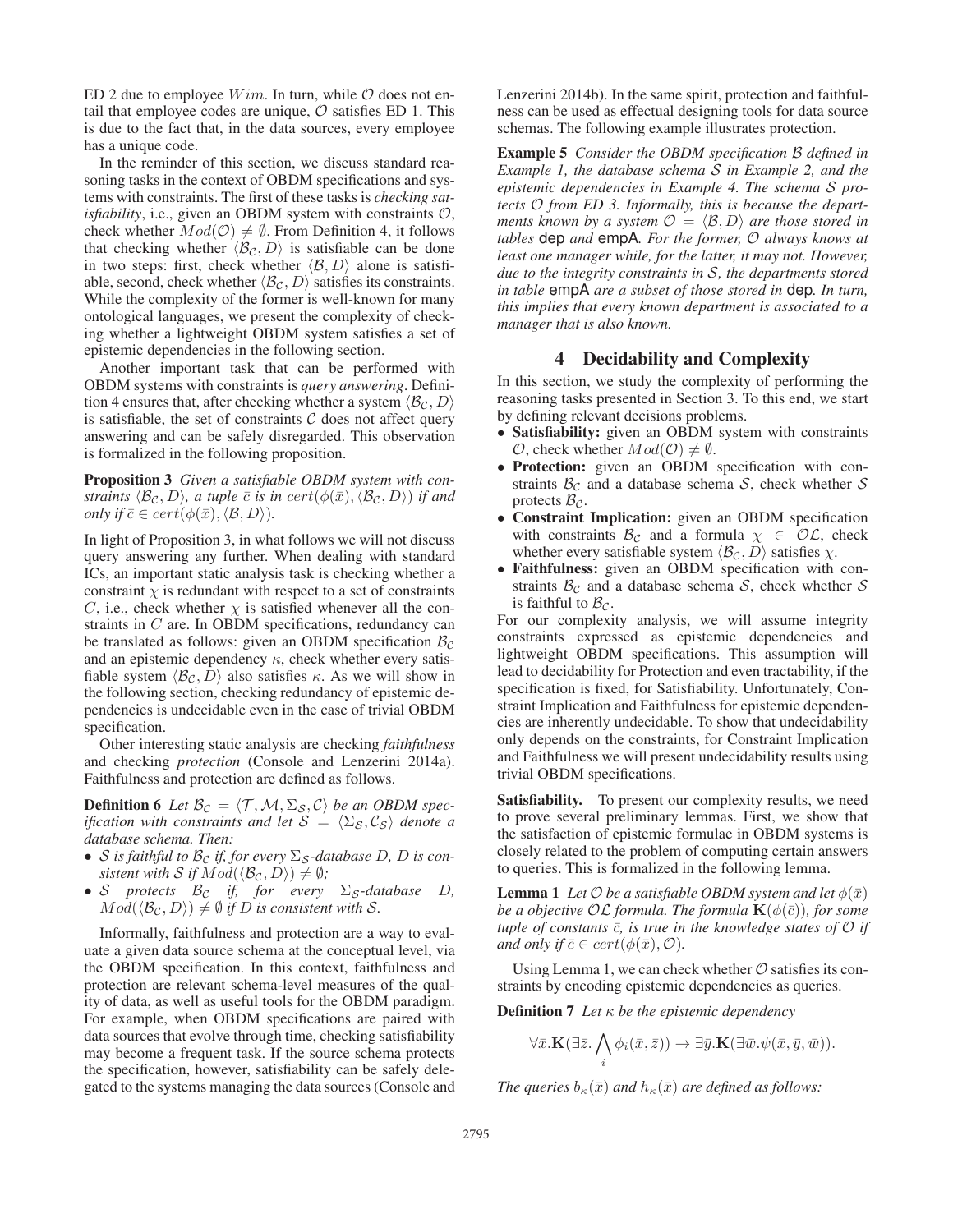- $b_{\kappa}(\bar{x}) = \exists \bar{z} \ldotp \bigwedge_i \phi_i(\bar{x}, \bar{z});$
- *if*  $\psi$  *is a conjunction of relational atoms, then*  $h_{\kappa}(\bar{x}, \bar{y}) =$  $\exists \bar{w}.\psi(\bar{x},\bar{y},\bar{w})$ ;
- *if*  $\psi$  *is a conjunction of equality atoms*  $\bigwedge_i(x_1^i = x_2^i)$ *, then*  $h_{\kappa}(\bar{x}) = b_{\kappa}(\bar{x}) \wedge \bigwedge_i (x_1^i = x_2^i);$
- *if*  $\psi(\bar{x}) = \bot$ *, then*  $h_{\kappa}$  *is the empty query.*

Given an epistemic dependency  $\kappa$ ,  $b_{\kappa}^{\mathcal{B}}(\bar{x})$  will denote the UCQ  $Rew(b_{\kappa}(\bar{x}), \mathcal{B})$  and  $h_{\kappa}^{\mathcal{B}}(\bar{x})$  will denote the UCQ  $\exists \bar{y}. Rew(h_{\kappa}(\bar{x}, \bar{y}))$ . Due to Lemma 1,  $b_{\kappa}^{\mathcal{B}}(\bar{x})$  and  $h_{\kappa}^{\mathcal{B}}(\bar{x})$  can be used to test the satisfaction of  $\kappa$  over  $\beta$ . We formalize this claim in the following lemma.

Lemma 2 *Let* B *be a lightweight OBDM specification. A satisfiable OBDM system with constraints*  $\langle \mathcal{B}_{c}, D \rangle$  *satisfies an epistemic dependency*  $\kappa$  *if and only if*  $ans(b^{\mathcal{B}}_{\kappa}(\bar{x}), D)$  *is contained in ans* $(h_{\kappa}^{\mathcal{B}}(\bar{x}), D)$ *.* 

With Lemma 2 in place, we are now ready to prove the complexity of checking satisfiability of lightweight OBDM systems with constraints. We present this result in the following theorem.

Theorem 1 *Let* B *be a lightweight OBDM specifications and let* C *be a set of epistemic dependencies. For input*  $\langle \mathcal{B}_{\mathcal{C}}, D \rangle$ , Satisfiability is  $\Pi_2^p$ -complete. If  $\mathcal{B}_{\mathcal{C}}$  is fixed and the *only input is* D*, Satisfiability is in* AC<sup>0</sup>*.*

To prove membership in  $\Pi_2^p$ , we can show an nondeterministic algorithm that guesses a tuple  $\bar{c}$  that satisfies a disjunct in  $b_{\kappa}^{\mathcal{B}}(\bar{x})$  and checks whether  $\bar{c}$  does not satisfy any of the disjuncts in  $h_{\kappa}^{\mathcal{B}}(\bar{x})$ . For hardness, we can show a reduction from the problem of checking the satisfaction of tgds (Pichler and Skritek 2011). To prove membership in AC<sup>0</sup>, observe that  $\forall \bar{x}.\exists \bar{y}.b^{\mathcal{B}}_{\kappa}(\bar{x}) \wedge h^{\mathcal{B}}_{\kappa}(\bar{x},\bar{y})$  is a first-order formula that can be evaluated directly over D.

Protection. First, we observe that, given a specification  $B_{\mathcal{C}}$ , protection can be tested separately over B and C. To formalize this intuition, we need to introduce some additional notation. Given an OBDM specification  $B_C$  =  $\langle \mathcal{T}, \mathcal{M}, \Sigma_{\mathcal{S}}, \mathcal{C} \rangle$  and a database schema S, we say that S protects  $B_c$  from B if S protects the specification  $\langle \mathcal{T}, \mathcal{M}, \Sigma_{\mathcal{S}}, \emptyset \rangle$ . Moreover, we say that S protects  $\mathcal{B}_{\mathcal{C}}$  from  $\chi \in \mathcal{C}$  if S protects the specification  $\langle \mathcal{T}, \mathcal{M}, \Sigma_{\mathcal{S}}, \{\chi\}\rangle$ . With these definitions in place, we can prove the following.

Lemma 3 *A database schema* S *protects an OBDM specification*  $B_c$  *if and only if* S *protects*  $B_c$  *from* B, and S protects  $\mathcal{B}_{\mathcal{C}}$  *from*  $\chi$ *, for every*  $\chi \in \mathcal{C}$ *.* 

Lemma 3 will be the basic building block of our algorithm for Protection. Assume a specification  $\mathcal{B}_{\mathcal{C}}$ , where  $\mathcal{B}$ is lightweight and  $C$  is a set of epistemic dependencies. Informally, while a technique to check whether S protects  $\mathcal{B}_{\mathcal{C}}$ from  $\beta$  is known in the literature (Console and Lenzerini 2014a), checking whether S protects  $B_{\mathcal{C}}$  from  $\kappa$  can be done via query containment. This intuition is formalized in the following lemma.

**Lemma 4** *A database schema*  $S = \langle \Sigma_S, \mathcal{C}_S \rangle$  protects the lightweight OBDM specification  $B_c$  from the epistemic de*pendency*  $\kappa \in \mathcal{C}$  *if and only if the following hold:* 

•  $ans(b^{\mathcal{B}}_{\kappa}(\bar{x}), D) \subseteq ans(h^{\mathcal{B}}_{\kappa}(\bar{x}), D)$ *, for every*  $D \models \mathcal{C}_{\mathcal{S}}$ *.* 

With Lemma 4 in place, we can finally prove the complexity of Protection for lightweight OBDM specifications and epistemic dependencies.

**Theorem 2** For input  $\mathcal{B}_{\mathcal{C}}$  and S, where B is a lightweight *OBDM specifications,* C *is a set of epistemic dependencies, and* S *is a database schema with weakly acyclic tgds, egds, and dens, Protection is* 2EXPTIME*-complete.*

The proof of Theorem 2 relies on the finiteness of the chase for the class of constraints considered.

Constraint Implication and Faithfulness As we briefly discussed at the beginning of this section, both Constraint Implication and Faithfulness are undecidable even for the class of OBDM specifications that we called *trivial*. To prove these claims, we need to introduce some additional notation and some preliminary results. A k-tgd is an epistemic dependency of the form  $\forall \bar{x} \cdot \mathbf{K}(\phi(\bar{x})) \rightarrow \exists \bar{y} \mathbf{K}(\psi(\bar{x}, \bar{y})),$ where  $\psi$  is a conjunction of relational atoms. Given a k-tgd κ, by  $\kappa_{\perp}$  we denote the tgd obtained by removing from  $\kappa$ every occurrence of **K**, i.e.,  $\kappa_{\perp} = \forall \bar{x} \cdot \phi(\bar{x}) \rightarrow \exists \bar{y} \psi(\bar{x}, \bar{y}).$ Intuitively,  $\kappa$  can be used to simulate  $\kappa_{\perp}$ , as the following lemma shows.

Lemma 5 *Let* B *be a trivial OBDM specification and let* C *be a set of k-tgds. The OBDM system*  $\langle \mathcal{B}_{\mathcal{C}}, D \rangle$  *satisfies its constraints if and only if* D *satisfies*  $\kappa_{\perp}$ *, for every*  $\kappa \in \mathcal{C}$ *.* 

Informally, Lemma 5 shows that epistemic dependencies can simulate binary database dependencies. To prove undecidability of Constraint Implication, we can use this result to show a reduction from the Finite Implication problem, i.e., given a schema  $S = \langle \Sigma_{\mathcal{S}}, \mathcal{C}_{\mathcal{S}} \rangle$  and a tgd  $\tau$ , check whether every S-database satisfies  $\tau$ . Undecidability of Finite Implication was first proved in (Vardi 1981) even for binary tuplegenerating dependencies. With this observation in place, we are ready to prove the following.

Theorem 3 *Constraint Implication is undecidable for trivial OBDM specifications and epistemic dependencies.*

To prove Theorem 3, assume a binary tgd  $\kappa_{\perp}$ , and let  $\kappa$  be the associated k-tgd. Given an instance of Finite Implication  $\langle S, \kappa_{\perp} \rangle$ , we can construct a specification  $\mathcal{B}_{\mathcal{C}}$ , where  $\mathcal{B}$  is trivial, such that  $\mathcal{B}_{\mathcal{C}}$  implies  $\kappa$  if and only if S finitely entails  $\kappa_{\perp}$ . A similar construction proves the following.

**Theorem 4** *With input*  $B_c$  *and*  $\tau$ *, where*  $B$  *is a trivial OBDM specification,* C *is a set of epistemic dependencies, and* τ *is a tgd, Faithfulness is undecidable.*

### 5 Complexity of Other Semantics

Handling EDs under KS is an inherently complex task and one may wonder whether other semantics may yield better results. Unfortunately, the situation does not change dramatically in both ES and MHMS. Satisfiability under ES amounts to checking validity of first-order formulae, and therefore it is often undecidable. The situation improves only marginally under MHMS. A non-elementary upperbound for Satisfiability under MHMS is established in (Motik, Horrocks, and Sattler 2009) for a very expressive

<sup>•</sup> *S* protects  $B_c$  from B, and